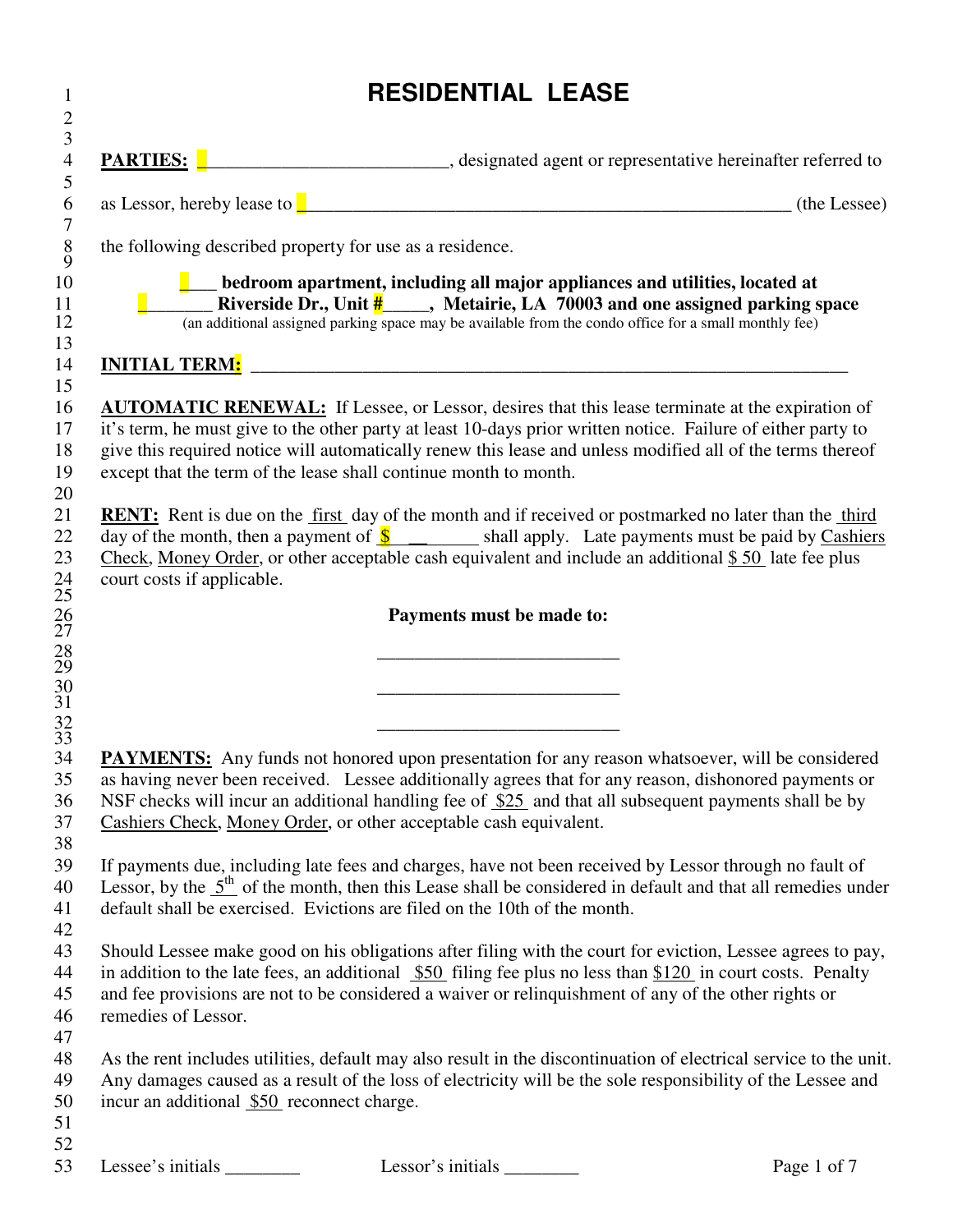54 **SECURITY DEPOSIT:** A deposit in the amount of  $\frac{\$}{\$}$  is required. This deposit, which is 55 non-interest bearing, is to be held by Lessor as security for the full and faithful performance of all of the 56 terms and conditions of this lease. This security deposit is not an advance of rental and Lessee may not 57 deduct any portion of the deposit from the rental costs due Lessor. This security deposit is not to be 58 considered liquidated damages. In the event of forfeiture of the security deposit due to Lessee's failure to 59 fully and faithfully perform all of the terms and conditions of the lease, Lessor retains all of his other 60 rights and remedies. Lessee does not have the right to cancel this lease and avoid his obligations by 61 forfeiting the said security deposit. 62 63 Lessee shall be entitled to an accounting of the said security deposit upon request within 30 days after all 64 keys are returned to Lessor, the premises vacated and a forwarding address given. The premises must be 65 returned to Lessor in as good condition as they were at the time Lessee first occupied same, subject only 66 to normal wear and tear. This shall be further defined as "ready to rent condition". Deposit refunds will be made by check and mailed to the forwarding address given by Lessee. 67<br>68<br>69 Lessee agrees to deliver the premises clean and free of trash at the termination of the lease. The following 70 charges will be made for cleaning: General interior premises cleaning \$125, cleaning of carpet and / or 71 flooring \$150, cleaning of stove \$45, cleaning of refrigerator \$35, smoking residue \$ - entire deposit.  $\frac{71}{72}$ <br>73 The security deposit shall be forfeited as liquidated damages should Lessee vacate or abandon the 74 premises before the expiration of the lease, all rental costs covering the entire term has been paid and has 75 given Lessor timely written notice that the lease will not be renewed under its automatic renewal provisions. 76<br>77 78 Upon termination of the lease, deductions will be made from the deposit to reimburse Lessor for the cost 79 of unusual or unreasonable wear and tear, for repairing any damage to the premises or equipment or for 80 the replacement of any missing items. This includes damage from unreported plumbing problems or 81 misuse of same. Deductions will also be made to cover any unpaid amounts owed prior to termination of 82 the lease including any unpaid fines due for **Condo Association** rules violations. Lessee additionally 83 agrees to pay for any costs due exceeding the amount of the security deposit. 84 85 **OCCUPANTS - As per the application for tenancy, this is a named occupant lease:** 86 The leased premises shall only be occupied by the following **additional** persons, except in the case of a 87 temporary visitor. A temporary visitor is defined as one who inhabits the property for less than 2 days 88 and is accompanied by an occupant named on the lease at all times. Occupants that have keys to the 89 property are not visitors and must apply for occupancy and be approved via the same process as when the 90 lease was originally granted. The maximum allowed occupancy is limited to no more than 2 per 91 bedroom. Lessee shall be responsible and liable for its occupants and visitors. Unauthorized occupants 92 may be considered as trespassers, banned from the property or at Lessor's option considered an

93 unrepairable lease violation resulting in cancellation of the lease. 94

| 95<br>96          | Name: $\frac{1}{\sqrt{1-\frac{1}{2}} \cdot \frac{1}{2}}$                                                                                                                                                                                                                                                                                                                                                          |                      | Age: Sex: Relation: ______ |
|-------------------|-------------------------------------------------------------------------------------------------------------------------------------------------------------------------------------------------------------------------------------------------------------------------------------------------------------------------------------------------------------------------------------------------------------------|----------------------|----------------------------|
| 97<br>98          |                                                                                                                                                                                                                                                                                                                                                                                                                   | Age: $\qquad \qquad$ |                            |
| -99<br>100        | Name: $\frac{1}{\sqrt{1-\frac{1}{2}} \cdot \frac{1}{2}}$                                                                                                                                                                                                                                                                                                                                                          |                      | Age: Sex: Relation: _____  |
| $\frac{101}{102}$ | Name: $\frac{1}{\sqrt{1-\frac{1}{2}} \cdot \frac{1}{2}}$                                                                                                                                                                                                                                                                                                                                                          |                      | Age: Sex: Relation: ______ |
| 103<br>104        | Name: $\frac{1}{\sqrt{1-\frac{1}{2}} \cdot \frac{1}{2}}$                                                                                                                                                                                                                                                                                                                                                          |                      | Age: Sex: Relation: _____  |
| 105<br>106        | Lessee's initials $\frac{1}{\sqrt{1-\frac{1}{\sqrt{1-\frac{1}{\sqrt{1-\frac{1}{\sqrt{1-\frac{1}{\sqrt{1-\frac{1}{\sqrt{1-\frac{1}{\sqrt{1-\frac{1}{\sqrt{1-\frac{1}{\sqrt{1-\frac{1}{\sqrt{1-\frac{1}{\sqrt{1-\frac{1}{\sqrt{1-\frac{1}{\sqrt{1-\frac{1}{\sqrt{1-\frac{1}{\sqrt{1-\frac{1}{\sqrt{1-\frac{1}{\sqrt{1-\frac{1}{\sqrt{1-\frac{1}{\sqrt{1-\frac{1}{\sqrt{1-\frac{1}{\sqrt{1-\frac{1}{\sqrt{1-\frac{1$ |                      | Page 2 of 7                |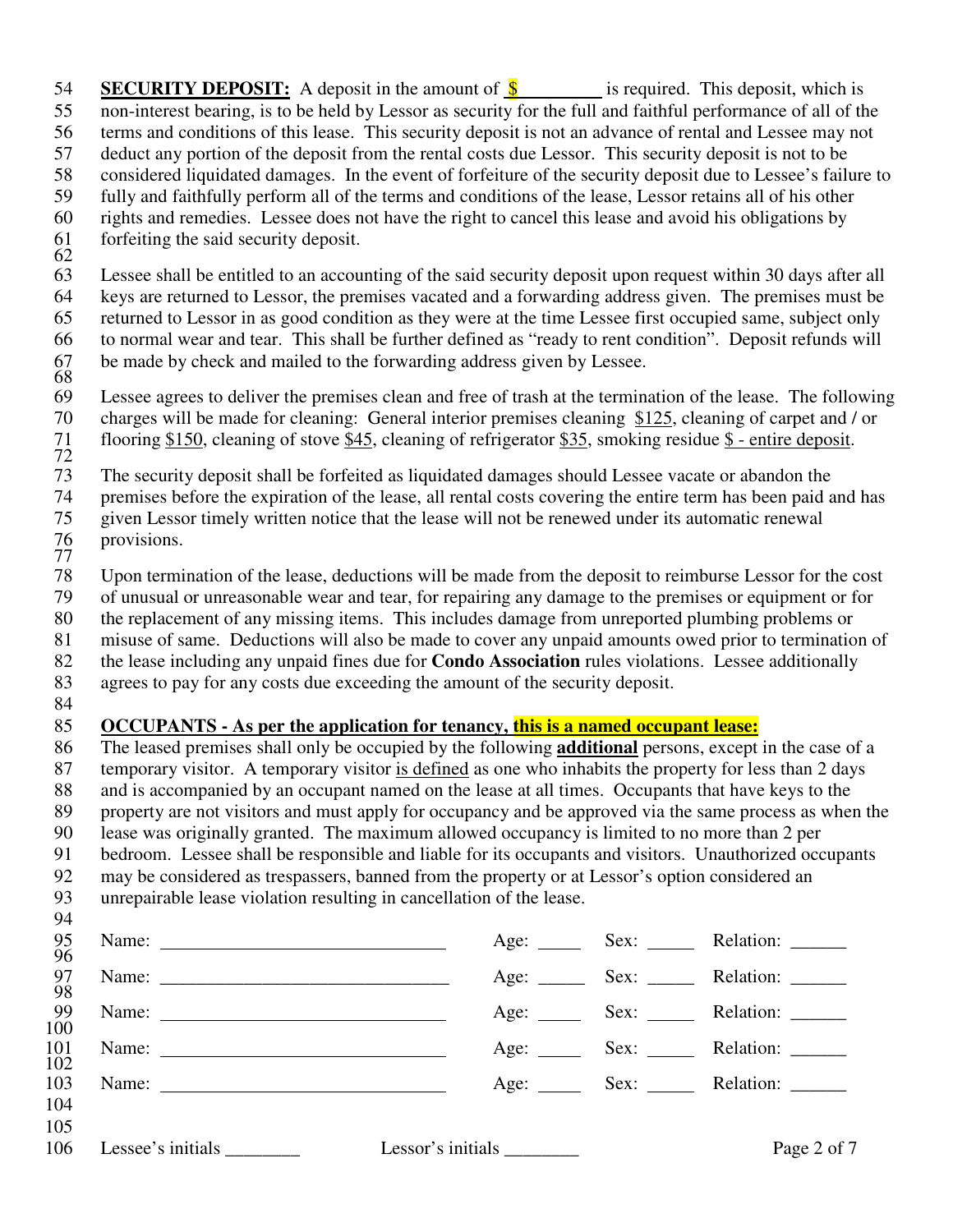107 **RULES & REGULATIONS:** Lessee acknowledges receipt of a copy of the rules and regulations which 108 are attached to and form a part of this lease. Lessee agrees to comply with all such rules and regulations 109 and with all reasonable rules and regulations hereafter adopted by the Lessor and the **Condominium** and with all reasonable rules and regulations hereafter adopted by the Lessor and the **Condominium** 110 **Association**. **Additionally, pets, BBQ's, additional major appliances, aquariums and water beds are**  111 **not allowed. No inside smoking is allowed.** Smoking is not compatible with smoke alarms and is a 112 health liability to neighbors. Smoking also damages walls, floors and the air conditioning system. 113 114 **OTHER VIOLATIONS & NUISANCE:** Should the Lessee discontinue the use of the premises for the 115 purposes for which they are rented or fail to maintain a standard of behavior consistent with the 116 consideration necessary to provide reasonable safety, peace and quiet to the neighbors, such as by being 117 boisterous or disorderly, creating undue noise, disturbance or nuisance of any kind or nature, engaging in 118 any unlawful or immoral activities, or failure to abide by the rules and regulations, then Lessor shall have 119 the right to cancel the lease and obtain possession of the premises by giving Lessee written notice to

- 120 vacate the premises in accordance with the provisions of Articles 4701-4705 of the Louisiana Code of 121 Civil Procedure.
- 122

123 **DEFAULT OR ABANDONMENT:** Should the Lessee fail to pay amounts due under this lease 124 promptly as stipulated, including any fines or fees levied by the **Condominium Association** incurred by 125 Lessee or its occupants or guests, should the premises be abandoned (it being agreed that an absence of 126 Lessee from the leased premises for five consecutive days after lease payments have become delinquent 127 shall create a conclusive presumption of abandonment) or should Lessee begin to remove furniture or any 128 substantial portion of Lessee's personal property to the detriment of Lessor's lien, or should bankruptcy 129 proceedings be commended by or against Lessee, or should Lessee make an assignment for the benefit of creditors, or should Lessee not be reachable by phone, mail or posting, then in any of said events. Lessee creditors, or should Lessee not be reachable by phone, mail or posting, then in any of said events, Lessee 131 shall be ipso facto in default and the lease payments for the whole of the unexpired term of the lease shall 132 immediately become due. However, Lessor may proceed one or more times for past due installments 133 without prejudicing his rights to proceed later for the lease payments for the remaining term of the lease. 134

135 In the event of any such default, Lessor retains the option to cancel the lease and obtain possession of the 136 premises by giving Lessee written notice to vacate the premises in accordance with the provisions of 137 Articles 4701-4705 of the Louisiana Code of Civil Procedures; however, Lessor retains the right of 138 waiver of notice. In the event of such cancellation and eviction, Lessee is obligated to pay any and all 139 lease payments due and owing through the day the premises are re-leased including associated cost of same or the lease expires, whichever is sooner. Lessee is also obligated to pay the costs of eviction.  $\frac{140}{141}$ 

142 In the event the premises are abandoned as defined above, Lessee grants to Lessor the right to dispose of 143 belongings remaining in the premises in any manner Lessor chooses without any responsibility or liability 144 to Lessee for any loss which Lessee may sustain. Lessee shall be responsible for any cost incurred in 145 removal of said abandoned belongings.

146

147 **WAIVER OF NOTICE:** Except in the case of subsidized housing, Lessee expressly waives notice to 148 vacate the premises prior to institution of eviction proceedings in accordance with the Louisiana Code of 149 Civil Procedures, 4701 & 2713. 150

- 151 **LEGAL FEES:** Lessee further agrees that if an attorney is employed to protect any rights of Lessor then 152 Lessee will pay the fees of such attorney. Such fee is hereby fixed at 25% (twenty-five percent) of the 153 amount claimed or a minimum of \$300.00, whichever is greater. Lessee additionally agrees to pay all 154 cost of notice, court costs, eviction costs, and sheriff's & constable's fees incurred by Lessor.
- 155
- 156

157 Lessee's initials Lessor's initials Page 3 of 7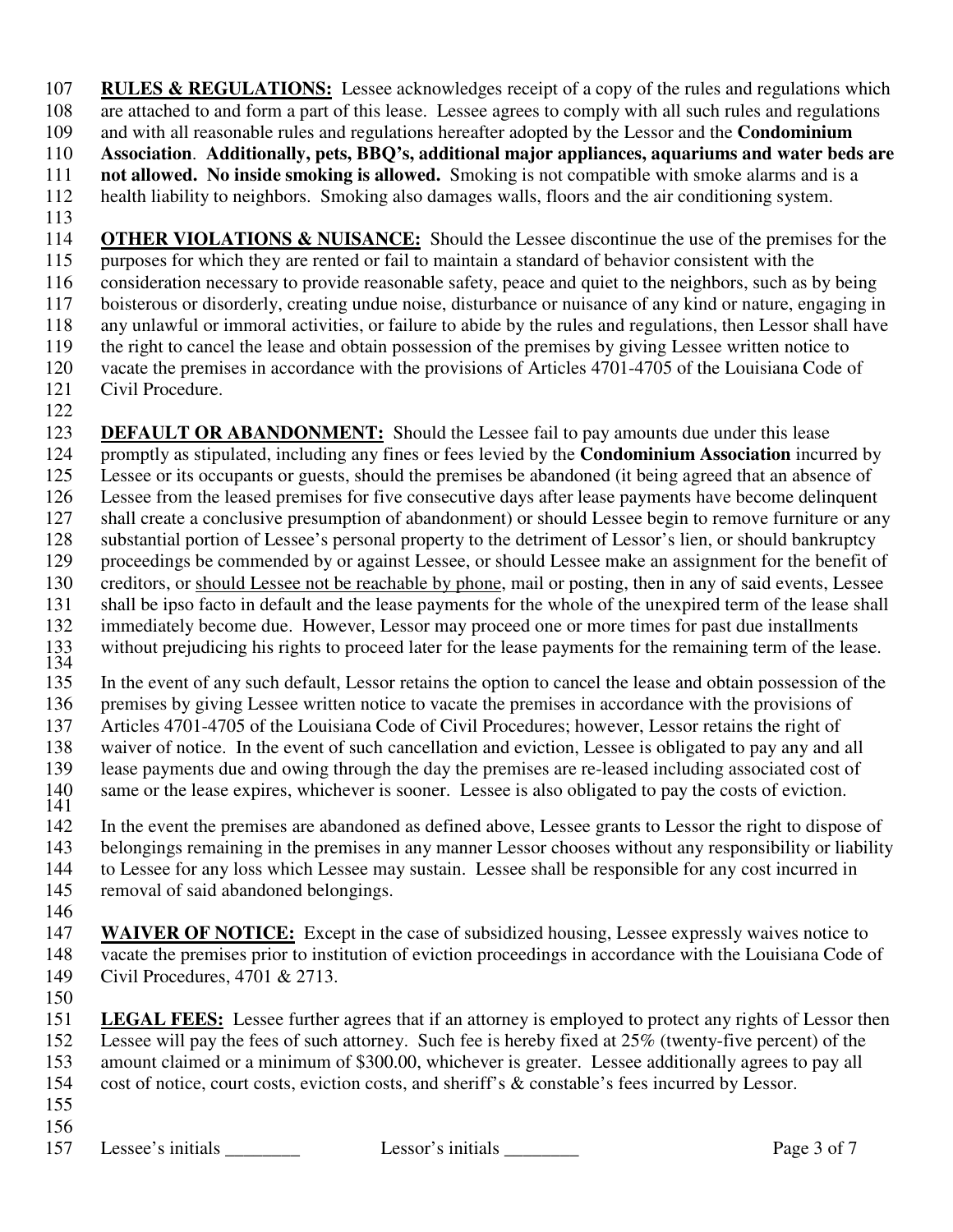158 **WARRANTY, MAINTAINANCE & REPAIRS:** Lessee warrants he has inspected the premises and 159 finds them in acceptable condition and agrees to keep them in such condition during the term of the lease 160 and to return them in like condition upon move out, normal wear and tear excepted. Lessor will, upon 161 notice, make any necessary repairs to appliances, electrical, mechanical HVAC and plumbing systems 162 within a reasonable response time. Lessee is to furnish Lessor with a list of any deficiencies on the move 163 in inspection report form within 10-days of occupancy. The inspection form will be kept on file by 164 Lessor in case of any dispute as to move-in / move-out condition of the property.

165 166 The Lessee shall be responsible for normal interior maintenance at his expense and keep the premises in a 167 safe, clean and sanitary condition. This includes, but is not limited to, the regular replacement of the 168 heating and air conditioner filters, smoke alarm batteries, light bulbs, etc. Lessor respects the Lessee's 169 right to privacy and the peaceful and quiet occupation of the premises without undue interference from

- 170 Lessor, therefore it is the responsibility of the Lessee to notify Lessor of any required repairs that he feels<br>171 is outside the range of normal tenant maintenance. Lessee, however, shall be responsible for the expen
- is outside the range of normal tenant maintenance. Lessee, however, shall be responsible for the expense 172 of any repairs or replacements due to misuse or abuse.
- $\frac{175}{174}$ Lessor or his designated agent shall be responsible for all exterior maintenance and will make necessary
- 175 repairs to the exterior with reasonable promptness after receipt of notice. Management, Lessor, his agent
- 176 or employees shall have the right to enter the premises for the purpose of making repairs, performing
- 177 maintenance, improvements or inspections necessary for the preservation of the property and to dispose of
- 178 personal items found to be in a state of decay or otherwise causing or contributing to damage of the
- property. Advance notice shall not be required in the case of water leakage, fire, or other emergency.  $\frac{179}{180}$

181 **Under no condition is Lessee to allow unchecked water leakage** and is to immediately notify Lessor of 182 uncontrolled water leakage from any source, or if unreachable, the Condo association management. 183 Windows and doors are to be kept closed and secured whenever unoccupied or during inclimate weather

- 184 to keep rain, insects and pests from entering the premises. Window screens must remain intact. Any 185 damage to the premises due to Lessee's neglect of action will be the responsibility of the Lessee.
- 186
- 187 **ADDITIONS & ALTERATIONS:** Lessee shall not remodel, paint, structurally change, put or allow 188 holes in the walls, woodwork or floors or remove any fixture without written permission from Lessor. 189 Lessee shall not make any addition, alteration or improvement to the premises without written permission<br>190 of Lessor. Any such addition, alteration or improvement made to the property by the Lessee shall become of Lessor. Any such addition, alteration or improvement made to the property by the Lessee shall become 191 the property of Lessor at the termination of this lease unless otherwise stipulated herein.
- 192

193 **OCCUPANCY:** Should Lessee be unable to obtain occupancy on the date of the beginning of the lease 194 due to causes beyond control of Lessor, this lease shall not be affected thereby, but Lessee shall owe lease 195 payments beginning only with the day on which he can obtain possession. Lessee shall not be entitled to 196 any damages beyond the remission of the rental costs for such term during which he is deprived 197 occupancy. Should the Lessor be unable to provide occupancy within 10 days from the commencement

- 198 of this lease, the Lessee shall have the option of terminating this lease by giving written notice to Lessor.
- 199

200 Should the property be destroyed or materially damaged so as to render it wholly unfit for occupancy by 201 fire or other unforeseen event not due to any fault or neglect of Lessee, then Lessee shall be entitled to a 202 refund of any prepaid rent for the unexpired term of the lease. However, Lessee shall not be entitled to a 203 reduction of the monthly rent or cancellation of this lease because of a temporary failure of utilities, heat, 204 air conditioning or other temporary facility outages.

|     | 206 SUB LEASE: Lessee is not permitted to sublet or grant use or possession of the leased premises without |
|-----|------------------------------------------------------------------------------------------------------------|
| 207 | the written consent of Lessor and then only in accordance with lease.                                      |

208

205

209 Lessee's initials Lessor's initials Lessor's initials Lesson's initials Page 4 of 7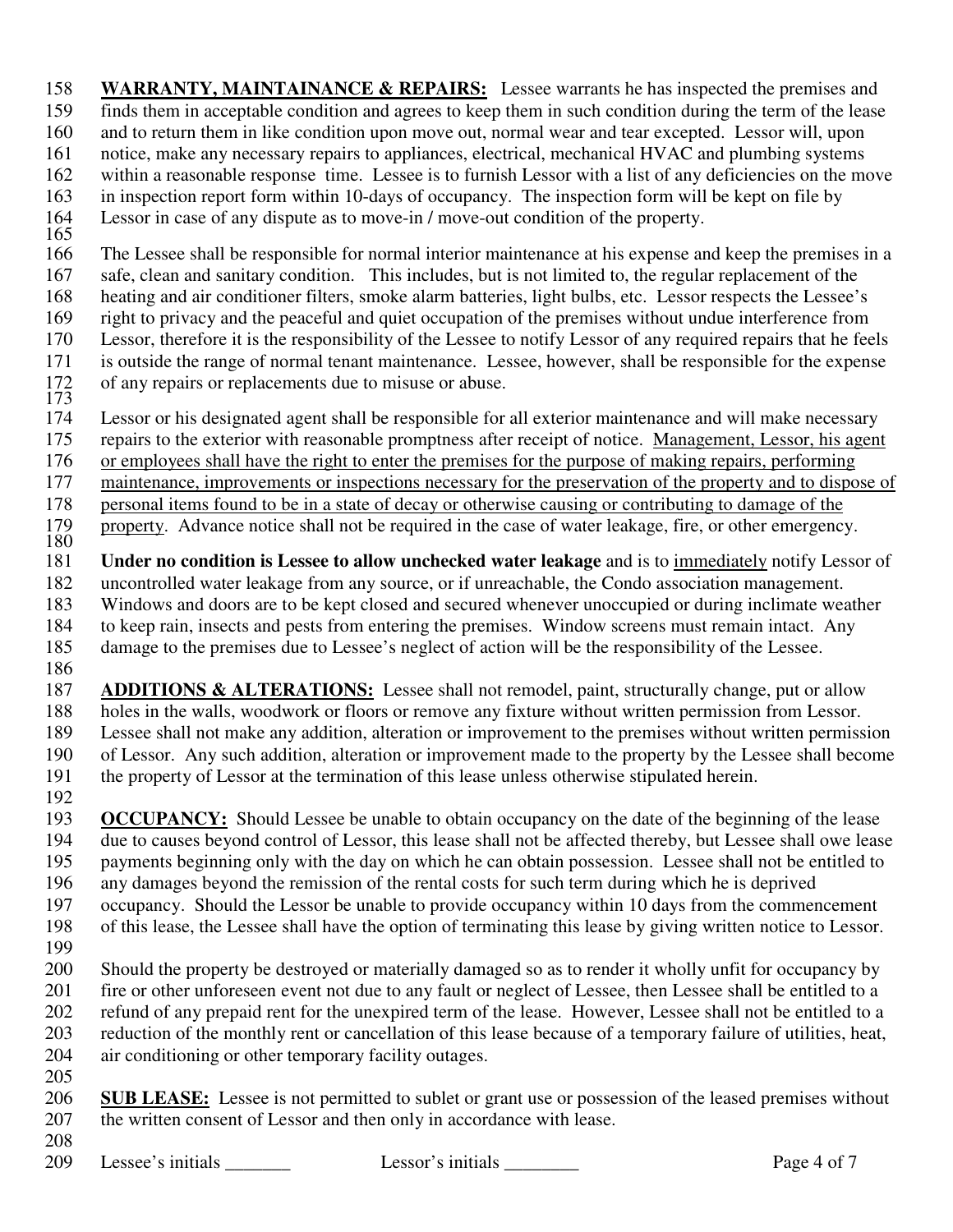210 **WAIVER OF LIABILITY:** If any employee of Lessor, his agent or premises management renders any 211 other services (such as parking, washing or delivery of automobiles, handling of furniture or other articles, 212 cleaning the rented premises, package delivery, or any other service) for or at the request of resident, his 213 family, employees or guests, then for the purpose of such service, such employees shall be deemed the 214 servant of Lessee, regardless of whether or not payment is arranged for such service, and Lessee agrees to relieve Lessor and hold Lessor harmless from any and all liability in connection with such services.

- $\frac{215}{216}$ <br>217 Lessor shall not be liable to Lessee, Lessee's employees, contractors, tenants, patrons, visitors, or to any 218 other person for any damage to person or property caused by any act, omission, neglect or criminal act of<br>219 Lessee or any other tenant or third party. Lessee agrees to defend, indemnify and hold Lessor harmless Lessee or any other tenant or third party. Lessee agrees to defend, indemnify and hold Lessor harmless from all claims for any such damage, whether the injury occurs on or off the leased premises.
- $\frac{220}{221}$ <br>222 222 As per LA Statue 9:3221 Lessee assumes responsibility for the condition of the premises. Lessor will not be responsible for damage caused by any vices or defects of the leased property, or the consequences be responsible for damage caused by any vices or defects of the leased property, or the consequences 224 thereof, except in the case of positive neglect or failure to act after having been given written notice and a<br>225 reasonable amount of time to take action toward the remedving of such defects. Should Lessee fail to 225 reasonable amount of time to take action toward the remedying of such defects. Should Lessee fail to 226 promptly notify Lessor in writing of any such defect, Lessee will become responsible for any such damage or claims. 227<br>228<br>229
- The leased premises are condominiums and as such Lessor does not have ownership or control of any of 230 the property or facilities located outside of the interior of the rented unit. All such exterior property in 231 common with the units at large is governed by the condominium association. The condominium office
- 232 sets the rules & regulations regarding these areas; however, such rules are part of this lease and binding
- 233 upon Lessee. Lessee hereby releases, relieves and holds Lessor blameless for any damage or injury to persons or property caused as a result of the use of the common areas exterior to the rented unit.
- persons or property caused as a result of the use of the common areas exterior to the rented unit. 235
- 236 **INSURANCE:** The Lessee shall, at his own expense, provide insurance to cover the loss or destruction 237 of Lessee's personal / private property on or within the leased premises. Lessor is not obliged nor carries 238 insurance for the protection of Lessee's property. Lessee and its insurers waive all right of subrogation 239 against Lessor and its insurers. Lessee additionally agrees to do nothing which would forfeit Lessor's 240 insured interest in the property. Lessee agrees that any cause by Lessee resulting in invalidation of 241 Lessor's insurance becomes the liability of the Lessee.
- 242
- 243 **SECURITY:** Not withstanding anything contained herein to the contrary, the Lessor does not undertake 244 any obligation to provide security to the Lessee. By way of example, but without limitation, the Lessor 245 does not warrant that the area in which the leased premises are located is safe or appropriate for habitation 246 by the Lessee nor that the security devices which may be located on the leased premises will protect the 247 person or property of the Lessee. Lessor and Lessee further agree that there is no special relationship 248 between them such as to create an obligation upon the Lessor to provide security to the Lessee.
- 249
- 250 **SIGNS & ACCESS:** Lessor reserves the right to post on the premises "For Sale" or "For Rent" signs at 251 all times. Lessee will allow parties authorized by Lessor to visit the premises at reasonable hours in view<br>252 of buving said property or in view of renting for 30 days prior to the expiration of this Lease. Lessee wi 252 of buying said property or in view of renting for 30 days prior to the expiration of this Lease. Lessee will 253 also permit Lessor to have access to the premises for the purpose of inspection at reasonable intervals 254 between the hours of 8:00 a.m. to 5:00 p.m. 255
- 256 **SURRENDER OF PREMISES:** At the expiration of this lease, or its termination for other causes, 257 Lessee is obligated to immediately surrender possession, and should Lessee fail to do so, he consents to 258 pay any and all damages, but in no case less than five times the rent per day, plus condo fees, plus 259 attorney's fees, and other related costs. 260
- 261 Lessee's initials Lessor's initials Lessor's initials Lessong Page 5 of 7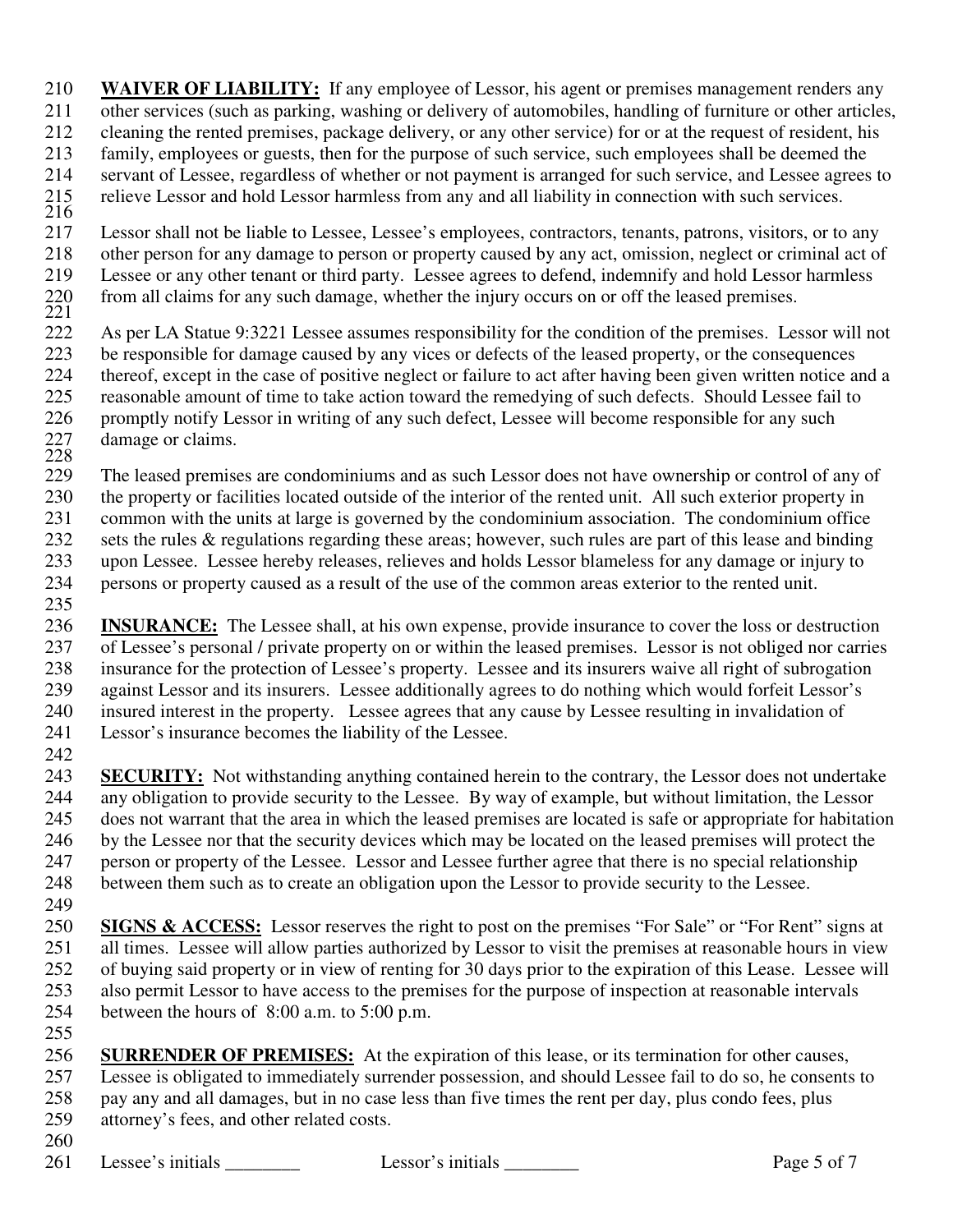- 262 **OTHER:** The failure of Lessor to insist upon the strict performance of the terms, covenants, agreements
- 263 and conditions hereby contained, or any of them, shall not constitute or be construed as a waiver or
- 264 relinquishment of the Lessor's right thereafter to enforce any such terms, covenant, agreement and 265 condition, but the same shall continue in full force and effect. If any part of this lease is or becomes 266 contrary to law, the remainder of this lease shall be unaffected.
- 267

268 It is herein agreed the terms "Lessor" and "Lessee", as used in this agreement, shall include the plural and 269 shall apply to persons, both male and female. All obligations of Lessee are several and in solido. 270 Reference to Lessor may, where applicable, include its designated agent, heirs, assignee or representative.

271

272 This lease, whether or not recorded, shall be junior and subordinate to any mortgage hereafter placed by 273 the Lessor on the entire property of which the leased premises form a part.

- 274 275 In the event that during the term of this lease, or any renewal hereof, either the real estate taxes, utility 276 costs, condominium fees or other expenses beyond the control of Lessor should increase above the
- 277 amount being paid on the property at the inception of this lease, then Lessee agrees to pay his
- 278 proportionate share of such increase. Such payment or payments by Lessee shall be due monthly as
- 279 increased rent throughout the remainder of Lessee's occupancy; and all such sums may be withheld from
- 280 Lessee's security deposit if not fully paid at the time Lessee vacated the premises. Lessor reserves the
- 281 right to adjust the base rent upon expiration of the initial term of the lease. A 30-day notice will be given
- 282 to Lessee before any increases are made.
- 283

284 **ENVIROMENTAL HAZZARDS NOTICE AND DISCLAIMER:** Although Lessor has no specific knowledge of hazardous materials on the premises. Lessor is aware that the premises were constructed knowledge of hazardous materials on the premises, Lessor is aware that the premises were constructed 286 prior to 1978 and thus might contain lead based paint, asbestos, or other toxins which may cause serious 287 injury or death if consumed or ingested into the human body. Lessee acknowledges receipt of the 288 "*Protect Your Family From Lead in Your Home*" pamphlet with respect to notice and information on lead 289 based paint. 290

- 291 Lessor does not offer the property for rental to anyone who is or may be allergic or otherwise sensitive to 292 mold or other common household toxins. Lessee acknowledges receipt of the "*Mold, Moisture, and Your* 293 Home" pamplet with respect to notice and information on mold related hazards. *Home*" pamphlet with respect to notice and information on mold related hazards.
- 294 295 Having knowledge of these facts, Lessee agrees to maintain the premises in a reasonably safe condition, 296 to report to Lessor any condition which may lead to damage or injury because of lead, asbestos or other
- 297 toxins, and further agrees to assume the use and occupancy of the leased premises at his own risk and
- 
- 298 releases Lessor, his agents and /or representatives from any claims relating to or sustained as a<br>299 consequence thereof, and further agrees to hold harmless, defend and indemnify Lessor, his age 299 consequence thereof, and further agrees to hold harmless, defend and indemnify Lessor, his agents and /or 300 representatives from any claims made by Lessee, residents of its house hold or others using the premises.
- 301
- 
- **SEX OFFENDER AND CHILD PREDATOR REGISTRY NOTICE:** The Louisiana Bureau of Criminal Identification and Information maintains a State Sex Offender and Child Predator Registry. 303 Criminal Identification and Information maintains a State Sex Offender and Child Predator Registry, 304 which is a public access database of the locations of individuals required to register pursuant to LSA-R.S.
	- 305 15:540 et seq. Sheriff's Department and Police Departments serving jurisdictions of 450,000 also 306 maintain such information. The State Sex Offender and Child Predator Registry database can be accessed
	- 307 at www.lsp.org/socpr/default.html and contains addresses, pictures and conviction records for registered
	- 308 offenders. The database can be searched by zip code, city, parish or by offender name. Information is 309 also available by phone at 1-800-858-0551 or 1-225-925-6100.
	- 310
	- 311

312 Lessee's initials Lessor's initials Lessor's initials Page 6 of 7